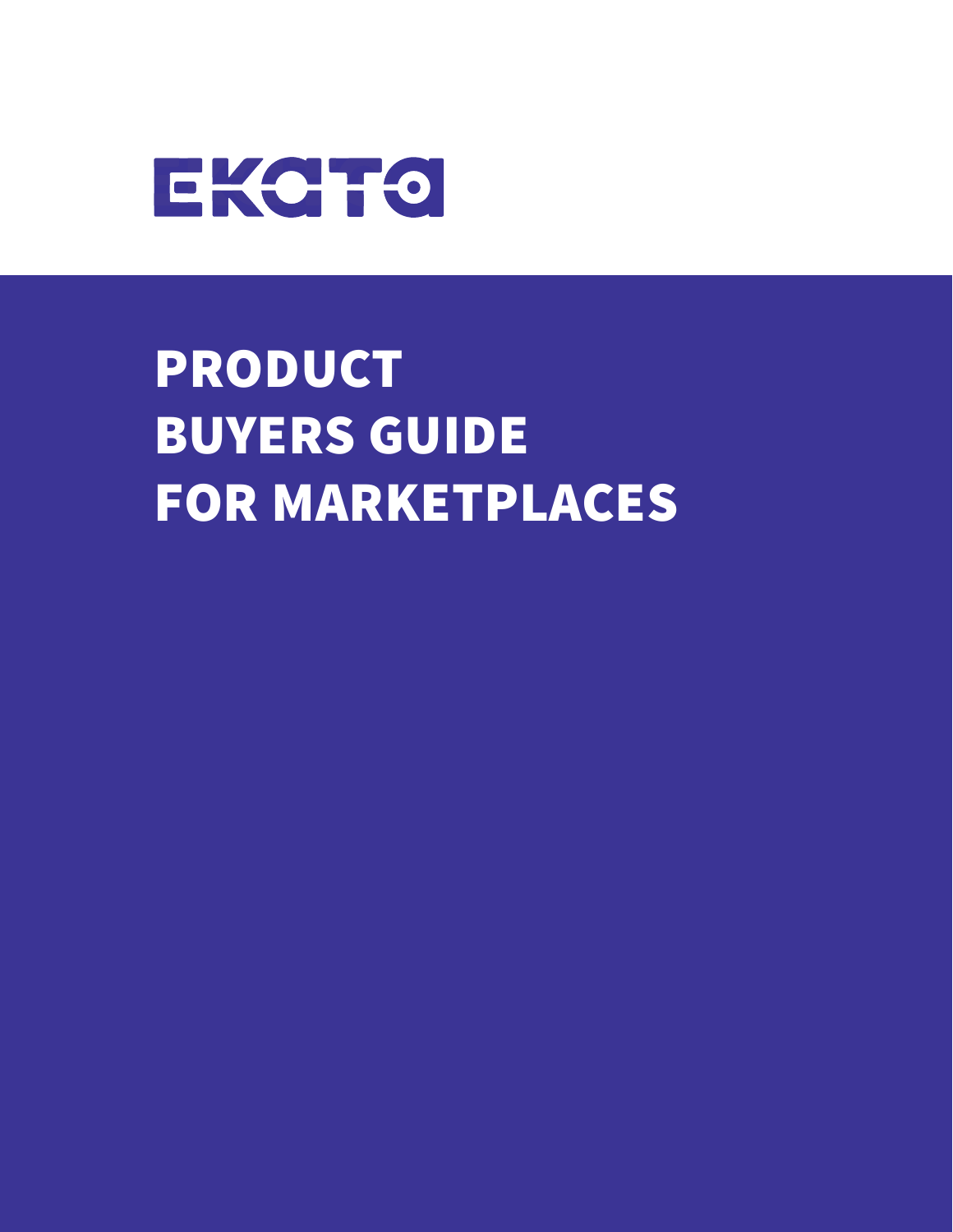

## **TABLE** OF **CONTENTS**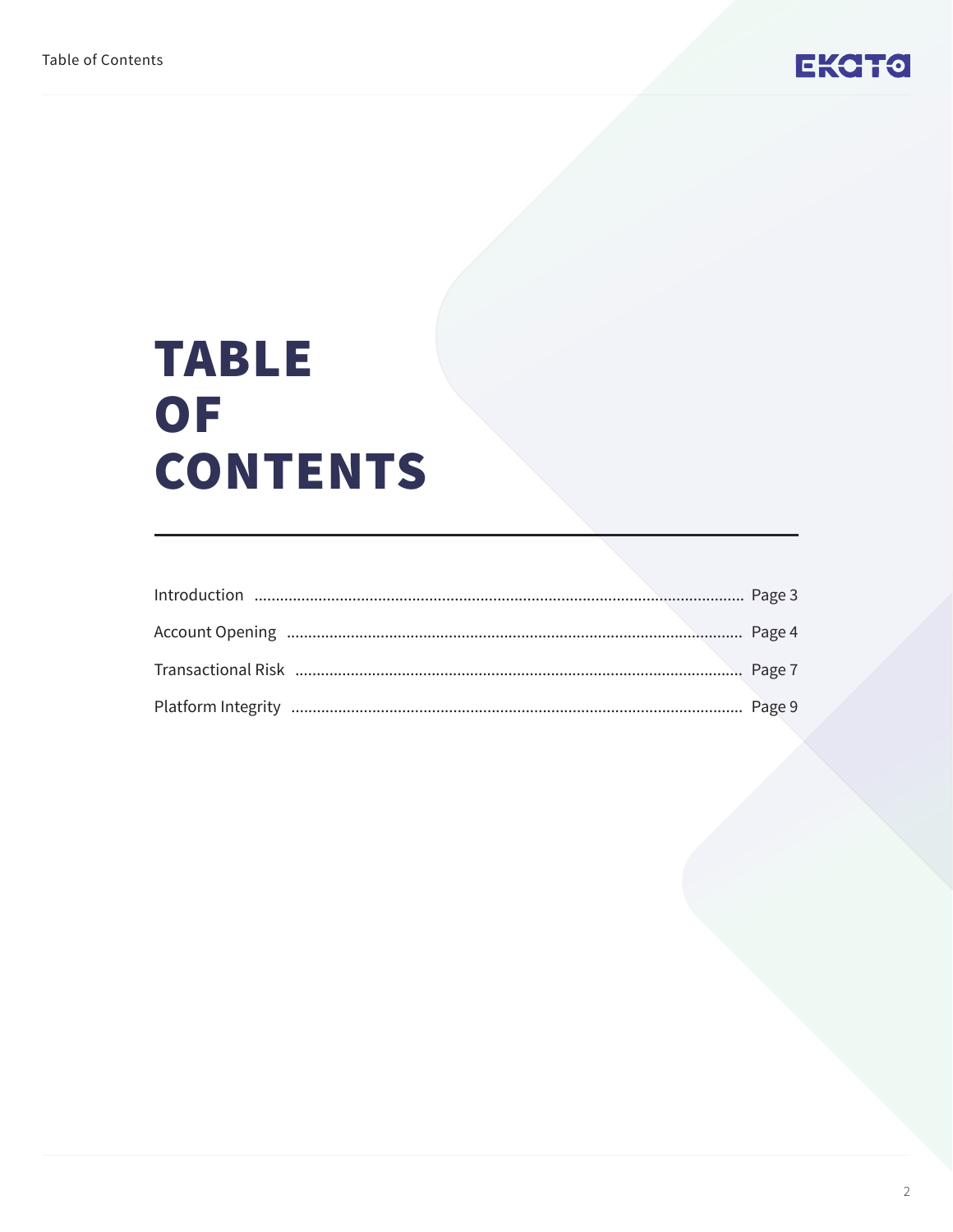# PRODUCT BUYERS GUIDE FOR MARKETPLACES

Marketplaces face many challenges when it comes to platform growth and risk mitigation. First and foremost, marketplaces must provide a positive experience to customers throughout their journey in order to create repeat business and grow the network. At the same time, marketplaces must prevent fraudsters from entering the platform and strengthen platform reputation by preventing account and content abuse. Also, marketplaces must ensure that there is an easy way to transact while simultaneously reducing the number of fraudulent transactions. And when fraudsters gain access to a marketplace (and some will), they must be detected before the payment authorization.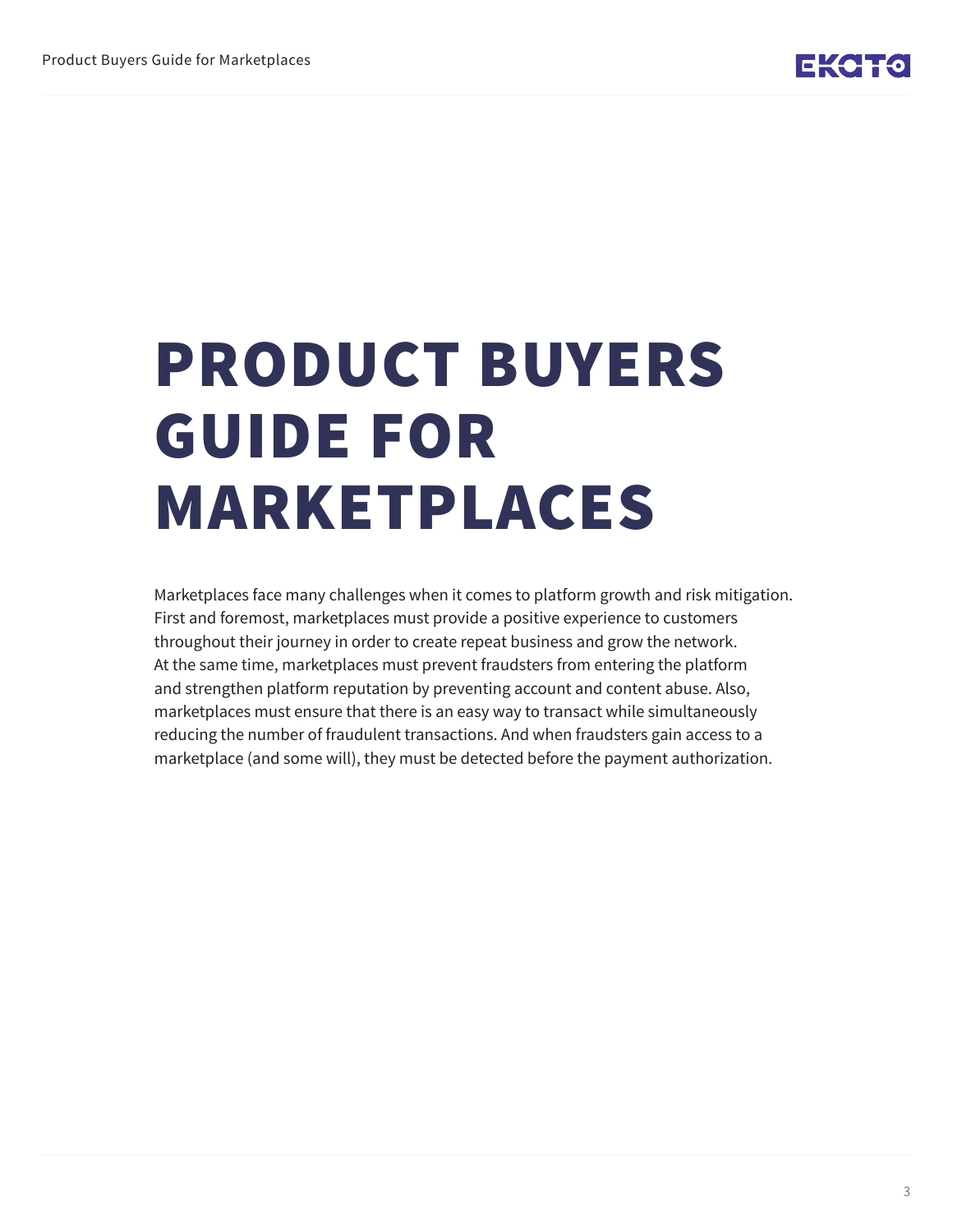### PLATFORM INTEGRITY IS INTERTWINED AT EVERY STAGE

When thinking about user experience and fraud prevention, a marketplace must use a holistic approach. After all, platform integrity is intertwined throughout every stage of a marketplace; from account opening and buyer/seller transactions to checkout, payment authorization, and shipment. For example, if a marketplace validates identities at account opening, the transactional risk can be decreased by weeding out bad users such as bots and spammers.

In addition to validating identities at account opening, using a solution to mitigate risk at the point of transaction, marketplaces can further decrease the number of fraud attempts, chargebacks, and additional fees paid to major card brands. With a higher population of good users to work with, marketplaces companies can reduce manual investigation and leverage it for only the riskiest subset of accounts and transactions. Marketplaces that monitor the lifecycle and interactions of every account create a positive customer experience because there is visibility into "typical" user behavior across the board. Understanding legitimate user behavior allows marketplaces to pick up patterns of bad user activity quickly such as account takeover (ATO). Understanding and developing the product with ideal user behavior in mind and knowing patterns of the riskiest users allows platforms to innovate and scale with less risk.

One major goal of a marketplace is to connect the demand of buyers to the supply of sellers with a simple-to-use, reliable user experience (UX). The buyer-seller ratio must be proportionate for users to have a positive experience on a marketplace. For example, if a rideshare marketplace has no drivers nearby for a rider causing a 30-minute wait time, the rider will leave and go to a competing service. And the buyer sellerratio means nothing if users are not legitimate.

To ensure trust and safety across your entire platform focus on two key areas to ensure platform integrity: identity validation at account opening and identity verification for each transaction.

#### **Account Opening - A Critical Piece of a Marketplace**

Account opening is a crucial piece of a marketplace— there is no marketplace without sellers and buyers joining the platform. Most marketplaces have a unique onboarding experience for buyers versus sellers. And the onboarding experience varies depending on the size of the marketplace. The supply side of a marketplace requires a different type of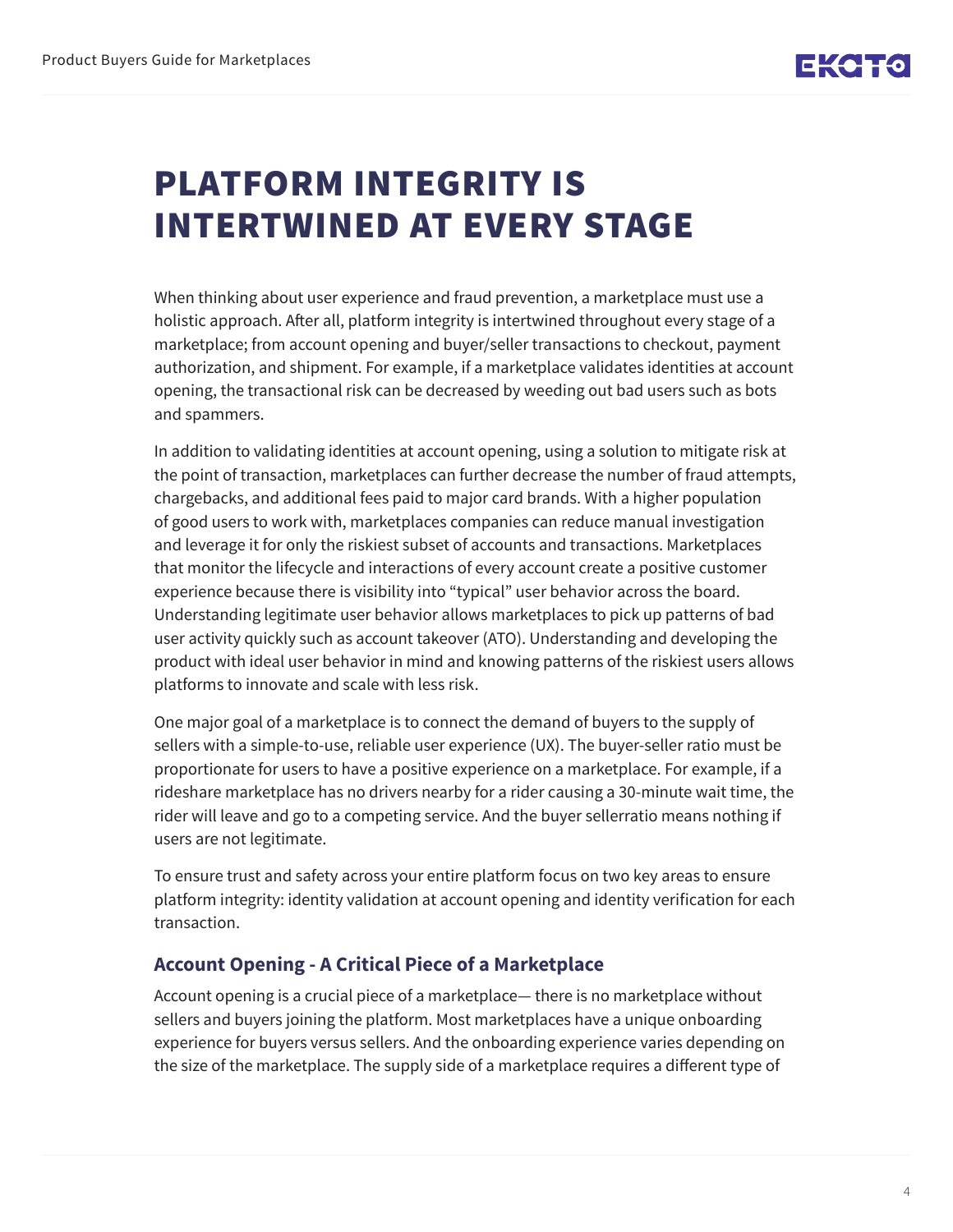scrutiny regarding risk because the types of fraud are far more costly. For example, a fake storefront could rack up hundreds of thousands of dollars before disappearing.

When it comes to the demand side of the marketplace, the risk stems from allowing just any user on the platform. If your role is user acquisition, your number one priority is increasing the number of users on the platform. So, you want to ensure that the signup process is optimized and with the least amount of friction possible. On the other hand, if your role is fraud prevention or trust and safety, your number one priority is preventing bad actors from getting onto the platform. And preventing fraudsters from creating or taking over accounts is the best way to achieve that goal. Finding balance and communication between teams is critical to best support these goals.

#### **Fraudsters Employ Sophisticated Techniques to Create Fake Accounts**

Fraudsters use synthetic or stolen identities to create fake accounts on marketplaces; synthetic identities are especially tricky to detect. If a fraudster uses information from three different identities, such as an email bought on the dark web, a random stolen name, and a phone number from a data breach, they look like a valid identity when pieced together.

Identity validation at account creation is a critical first step as the first line of defense against fraudsters. Whether the sign-up form is completed by a legitimate consumer, a fraudster, a basic script, or a bot, marketplaces request the same basic information when verifying identities: name, email address, phone number, and physical address. All marketplaces require, at a minimum, a name and email address to create an account.

#### **Solutions Marketplaces Employ at Account Opening**

Most marketplaces employ a combination of solutions at account opening to prevent bad actors from gaining access to the platform.

#### **Identity Validation**

Many marketplaces use an identity validation solution at account opening which enables real people to create marketplace accounts quickly and easily while also adding a light layer of fraud prevention behind the scenes.

#### **Two-factor Authentication**

Some marketplaces employ two-factor authentication (2FA) in addition to an identity validation solution. When a new customer signs up for an account, an authorization code is sent to the customer's phone or a confirmation link is sent to their email address. 2FA can be an effective means of identity verification- it checks to see if the device logging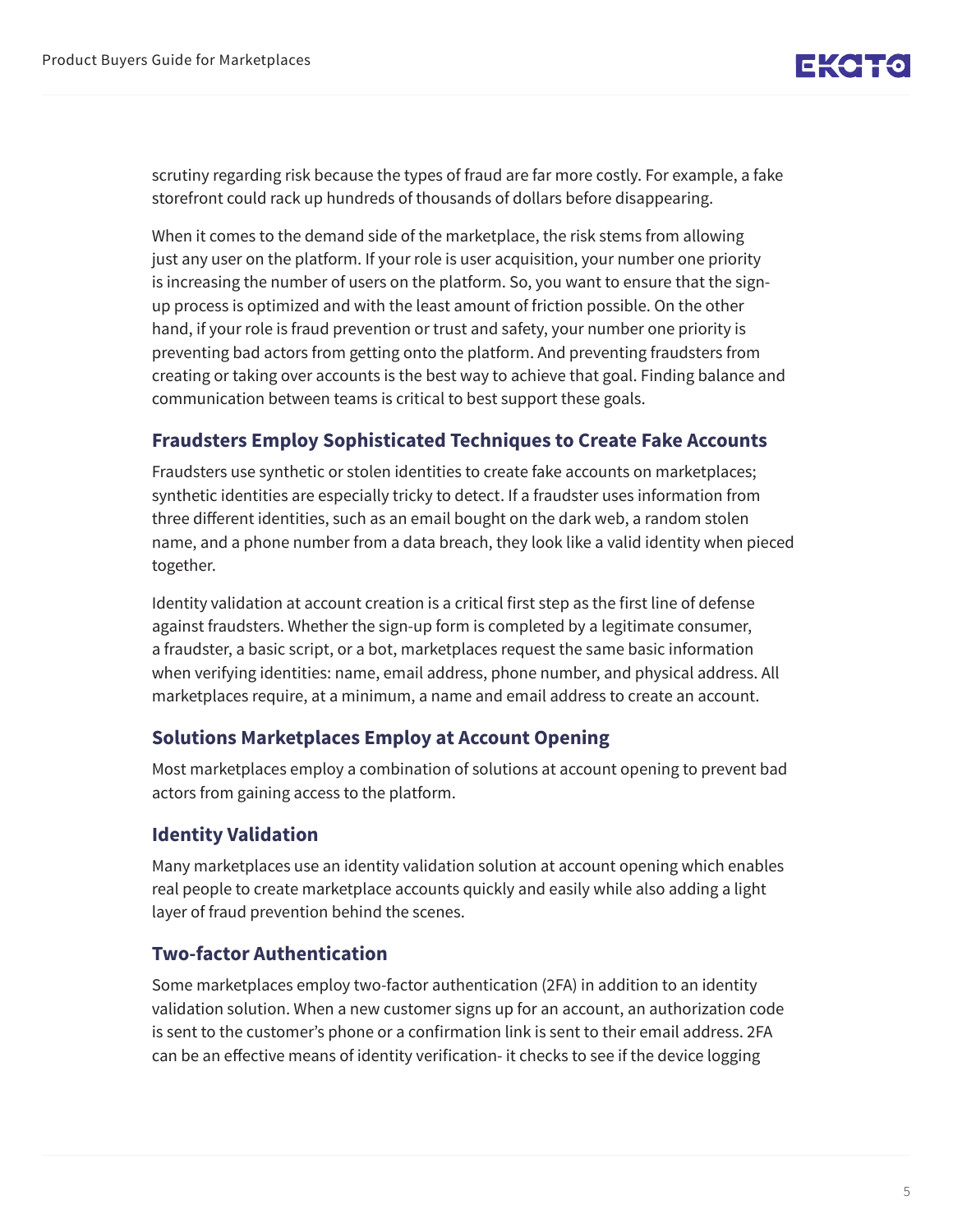into the platform is from the actual owner of the account. 2FA is not foolproof though. Fraudsters use techniques such as phishing and password reset to bypass 2FA.

#### **Device Fingerprinting**

Others add another layer to account opening security measures by implementing device fingerprinting. A device fingerprint uses identifiers such as IP address, device ID, and browser version to verify the identity of users as they sign up for and login into accounts. Most multilayered fraud prevention products feature device fingerprinting capabilities.

#### **Enhanced Identity Verification**

Sophisticated marketplaces use enhanced identity verification tactics by linking digital and traditional identity attributes. This can be supplemented with expensive and cumbersome document uploads and background reports as an additional check-point if needed. For example, a ridesharing marketplace typically requires drivers to upload copies of their driver licenses. For some marketplaces, compliance/KYC is important as it helps to make sure the platform is adhering to required financial and legal compliance requirements for online transactions of money, goods, and services.

Many marketplaces use a behind the scenes, digital process for identity verification that involves the linking of identity attributes together through progressive sign-up flows. This process allows onboarded users to build profiles with more information about themselves. And because the process is behind the scenes, identities are verified without users feeling the friction behind the process.

By the time users get to a transaction, the marketplace should have a better indication of the risk level users pose. The stage of a marketplace might change how the risk level is assessed- mature marketplaces may use progressive information collection and user segmentation based on information provided. Less sophisticated shops often use single point data validation methodologies.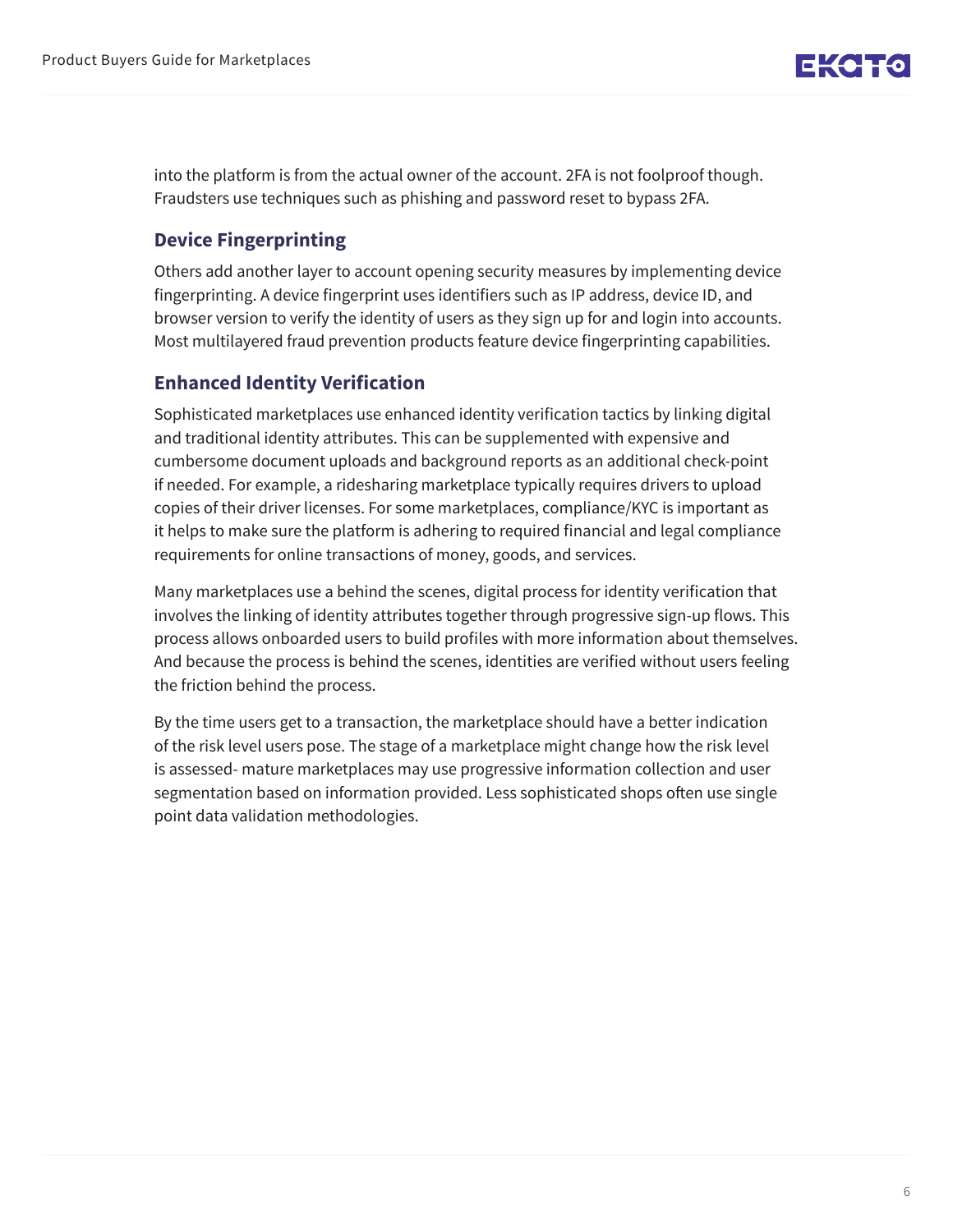#### **Account Opening Solutions**

|                     | Validation<br>solutions                         | Two-Factor<br>Authorization  | <b>Device</b><br>Fingerprinting                      | <b>KYC/AML</b><br><b>Document</b><br>Upload | <b>Background</b><br>checks                                           |
|---------------------|-------------------------------------------------|------------------------------|------------------------------------------------------|---------------------------------------------|-----------------------------------------------------------------------|
| Functionality       | Validate user<br>identity                       | Time-based,<br>one-time OTPs | Capture<br>Fingerprint of<br>a device                | Verify driver's<br>license, etc.            | <b>Full verification</b><br>of legal records -<br><b>Requires PII</b> |
| Vendor example      | Ekata                                           | Twilio                       | <b>Sift</b>                                          | Jumio                                       | Checkr                                                                |
| <b>Product Name</b> | <b>Phone Validation</b><br><b>Reverse Email</b> | Authy                        | <b>Device</b><br><b>Fingerprinting</b><br><b>API</b> | <b>Netverify ID</b><br>Verification         | <b>Screenings</b>                                                     |

#### **Transactional Risk – A Significant Point of Contention for Marketplaces**

Transactional risk is a significant point of contention for marketplaces because transactions are the height of user engagement- transactions are where real dollars and goods are exchanged. Most marketplaces support multiple payment options to allow flexibility and ease of use for their customers. Marketplaces that enable payments must deal with fraud attempts before the payment authorization takes place. The types of fraud marketplaces must catch before payment authorization include credit card fraud, [card testing,](https://ekata.com/blog/egift-card-fraud/) and [cross-border fraud](https://ekata.com/blog/mitigating-cross-border-ecommerce-fraud/). Marketplaces must also prevent payment fraud as it is difficult for merchants to reverse a payment authorization once it is completed. If the payment is fraudulent, it can take days for refund settlements to be processed. And like merchants, marketplaces must not exceed the 2% maximum fraud rate allowed by the card brands.

#### **Solutions Marketplaces Employ to Mitigate Transactional Risk**

Marketplaces must implement an effective solution to mitigate transactional risk and prevent payment fraud. There is a small window of time to decide if the customer is good or bad during a payment transaction.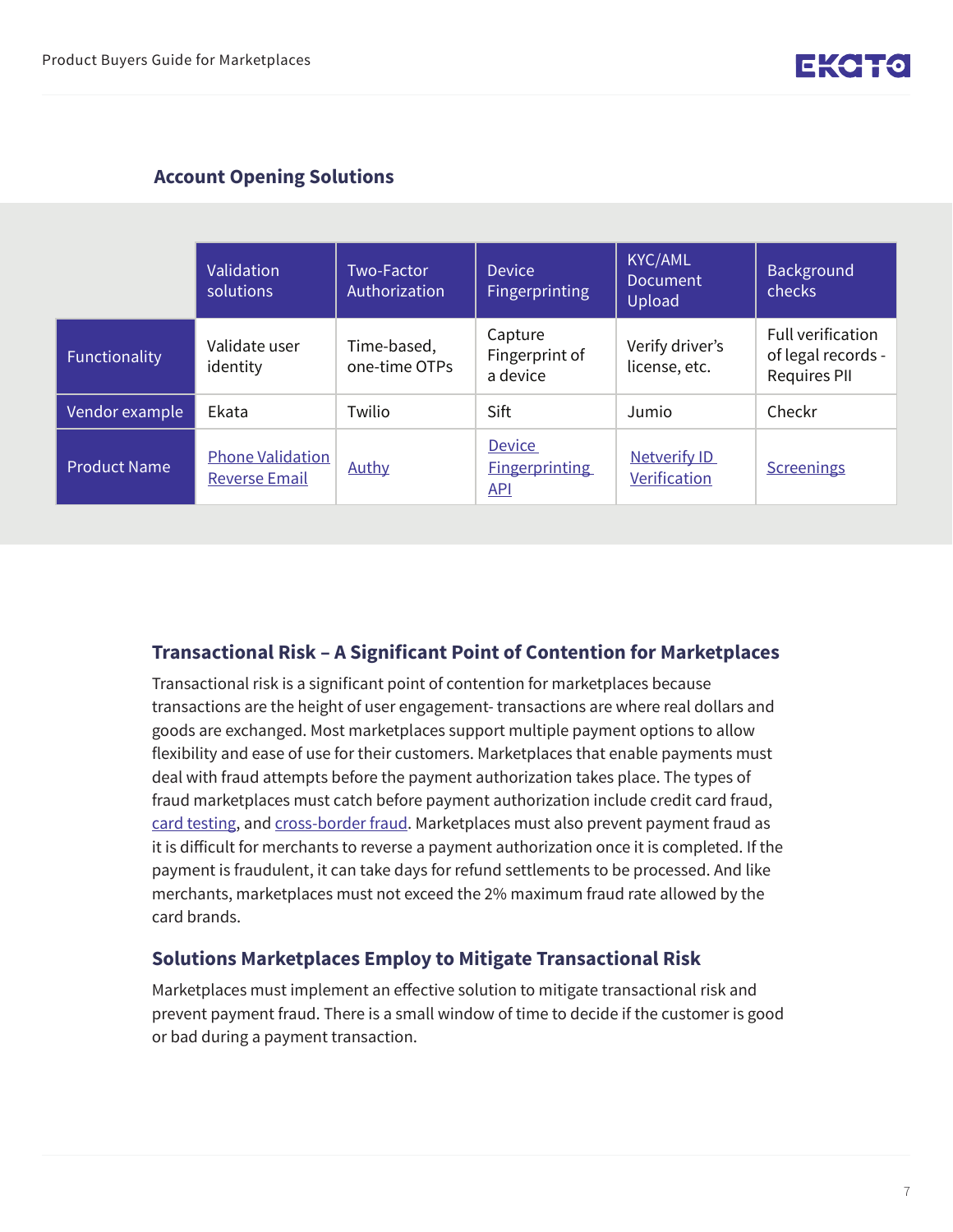#### **Internal Data and IP Intelligence**

When it comes to transactional risk, many companies use internal data such as account age. Internal data is used to discover unusual patterns based on historical account activity. A marketplace might use internal data to build an internal blacklist. However, additional data is usually needed for the marketplace to make a better and more informed decision as to which users should be placed on a blacklist. An IP intelligence solution is a tool that marketplaces can use to build blacklists that filter out potentially bad users. Although, most IP intelligence solutions only look at IP addresses. Transaction Risk API provides the benefit of full identity verification at the top of the funnel.

#### **Automated Solution That Leverages Machine Learning**

For most marketplaces, preventing fraudulent transactions requires an automated solution that leverages machine learning (ML). An automated solution is required due to a high volume of transactions, to protect against the use of **bots and botnets** in high-speed, high-scale fraud attacks.

Adding identity verification to an ML solution can [improve the performance](https://ekata.com/blog/improve-fraud-model-performance-apis/) of fraud/ risk models to help marketplaces weed out bad actors as they go through checkout. Leveraging machine learning and automation aids in platform optimization as it reduces the number of manual reviews required to spot check performance. Leaving the manual review team to only investigate the riskiest subset of marketplace users.

#### **Transaction Risk API**

Transaction Risk API provides global identity verification in under 100 ms to improve model performance at scale. Marketplaces can easily integrate the API into existing models to fight payment fraud and improve the efficiency of authorizations.Leveraging identity verification earlier in the transaction flow optimizes the model to reduce false positives and find previously undetected fraud.

"To prevent fraud and identify good customers early in the transaction flow, businesses have historically relied on their internal data and signals. But as they move more commerce and services online, these businesses face both an order of magnitude increase in transactions and a compressed time window to make decisions. Transaction Risk API addresses these needs by leveraging technical innovation and machine learning to deliver a suite of our most predictive attributes," said Ekata Senior Director of Product Management, Ajay Andrews.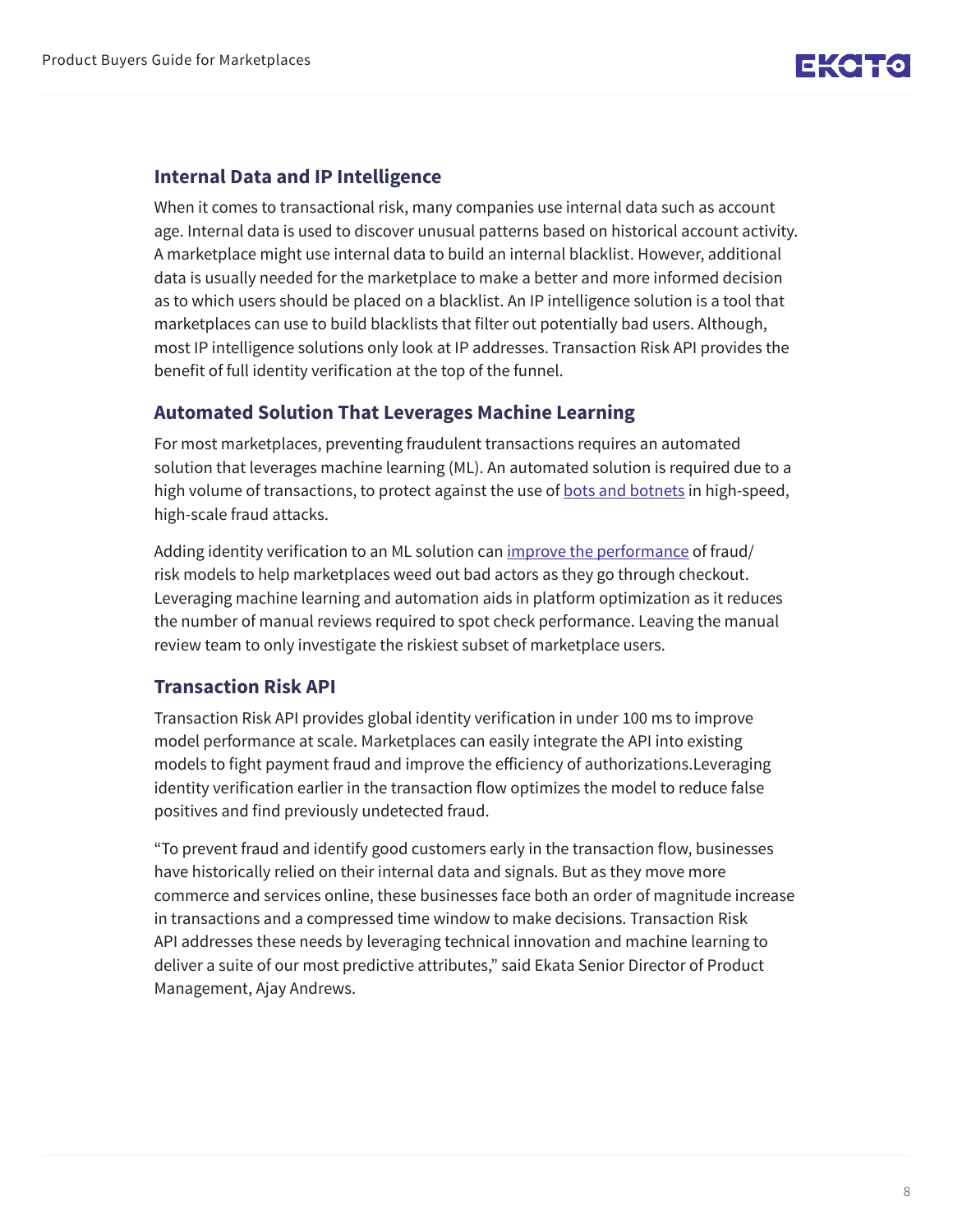#### **Transactional Risk Solutions**

|                     | Identity<br>Verification       | IP Intelligence                                                    | <b>Manual Review</b>               |
|---------------------|--------------------------------|--------------------------------------------------------------------|------------------------------------|
| <b>Function</b>     | For pre-auth<br>modeling       | Look at geo-<br>location and/or<br>IPs for building<br>a blacklist | Manual<br>investigation of<br>risk |
| Vendor              | <b>Fkata</b>                   | MaxMind                                                            | Ekata                              |
| <b>Product Name</b> | Transaction<br><b>Risk API</b> | GeolP2                                                             | <b>Pro Insight</b>                 |

#### **Platform Integrity – An Ongoing Effort**

Marketplaces lose revenue and reputation when platform integrity is compromised. And for marketplaces, platform integrity is an ongoing effort that happens throughout the lifecycle of an account. Platform integrity is not something to be considered at a single point in time or a specific stage or maturity level of the marketplace. No matter the size of a marketplace, platform integrity is crucial to the overall trust and safety of the platform.

Fraudsters find numerous ways to exploit marketplaces which can alter the perceived validity and overall trust of the platform. For example, many fraudsters create accounts to post fake product listings. If a product listing has thousands of unwarranted five-star reviews, buyers will be angry when they receive an inferior product. If a buyer pays for an item that never ships, they will be angry that they were scammed out of money. And the marketplace will take the reputational hit for allowing fraudulent suppliers to leverage their platform.

There are three sides to this story: buyer perception, seller perception, and marketplace perception. Buyers must perceive that sellers on the marketplace are legitimate, selling real products, and have genuine reviews. Sellers and buyers must perceive that the marketplace is not inundated with bad actors and bots. Marketplaces must also make sure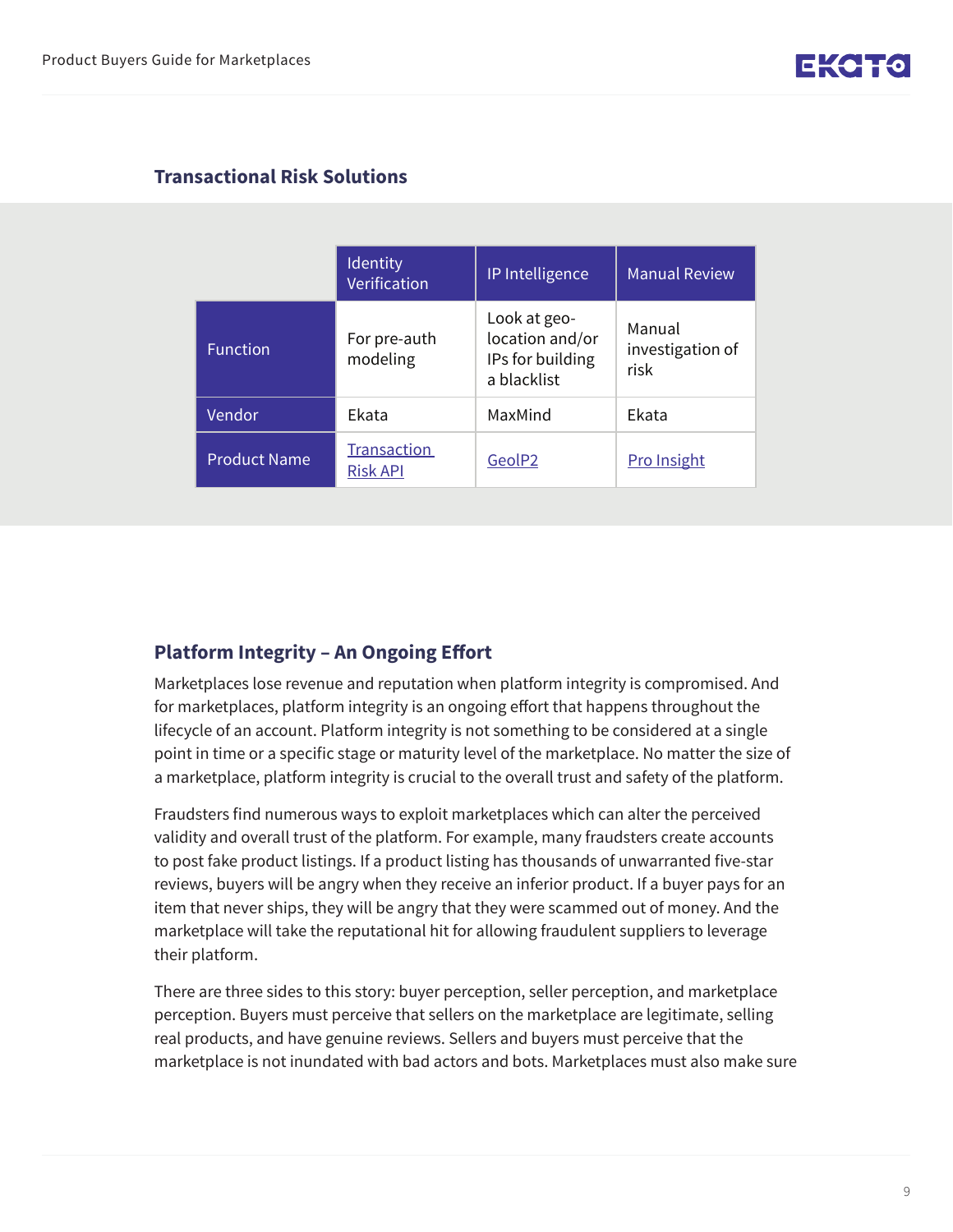bad users are unable to take over the accounts of legitimate users of the platform.

#### **Solutions Marketplaces Employ to Ensure Platform integrity**

A variety of solutions are available today that help marketplaces prevent fraud and ensure the overall integrity of the platform.

#### **Data Validation and Identity Verification**

Marketplaces start with data validation during onboarding and account opening to ensure platform integrity. The next step involves using collected information at each point of a transaction to determine the legitimacy of users. An additional step that helps at both account opening and point of transaction is leveraging internal data to understand user behavior and patterns of interactions.

#### **User and Behavioral Analytics**

Transactions and user behavior must be monitored to detect unusual patterns and fraud. Behavioral analytics and fraud prevention platforms allow marketplaces to monitor user activity and detect unusual and abusive behavior on the platform.

#### **Ekata Products**

Ekata [products](https://ekata.com/apis/) ensure platform integrity by verifying the identity of users throughout the lifecycle of an account. The product suite can validate identities at account creation, boost the performance of ML models, and provide insights and deep dives for manual investigation to best understand your users.

#### **Platform integrity Solutions**

|                     | Identity<br>Verification            | Device ID                         | <b>Behavioral</b><br><b>Analytics</b> | Manual<br>Investigation     | <b>Internal Data</b>                                |
|---------------------|-------------------------------------|-----------------------------------|---------------------------------------|-----------------------------|-----------------------------------------------------|
| <b>Function</b>     | For post-auth<br>modeling           | Check velocities<br>of device IDs | Platform and<br>Account integrity     | Investigate<br>transactions | Leverage Known<br>patterns of your<br>own user base |
| Vendor              | Ekata                               | <b>lovation</b>                   | Sift                                  | Ekata                       | N/A                                                 |
| <b>Product Name</b> | <b>Identity Check</b><br><u>API</u> | <b>FraudForce</b>                 | <b>Account Defense</b>                | Ekata                       |                                                     |